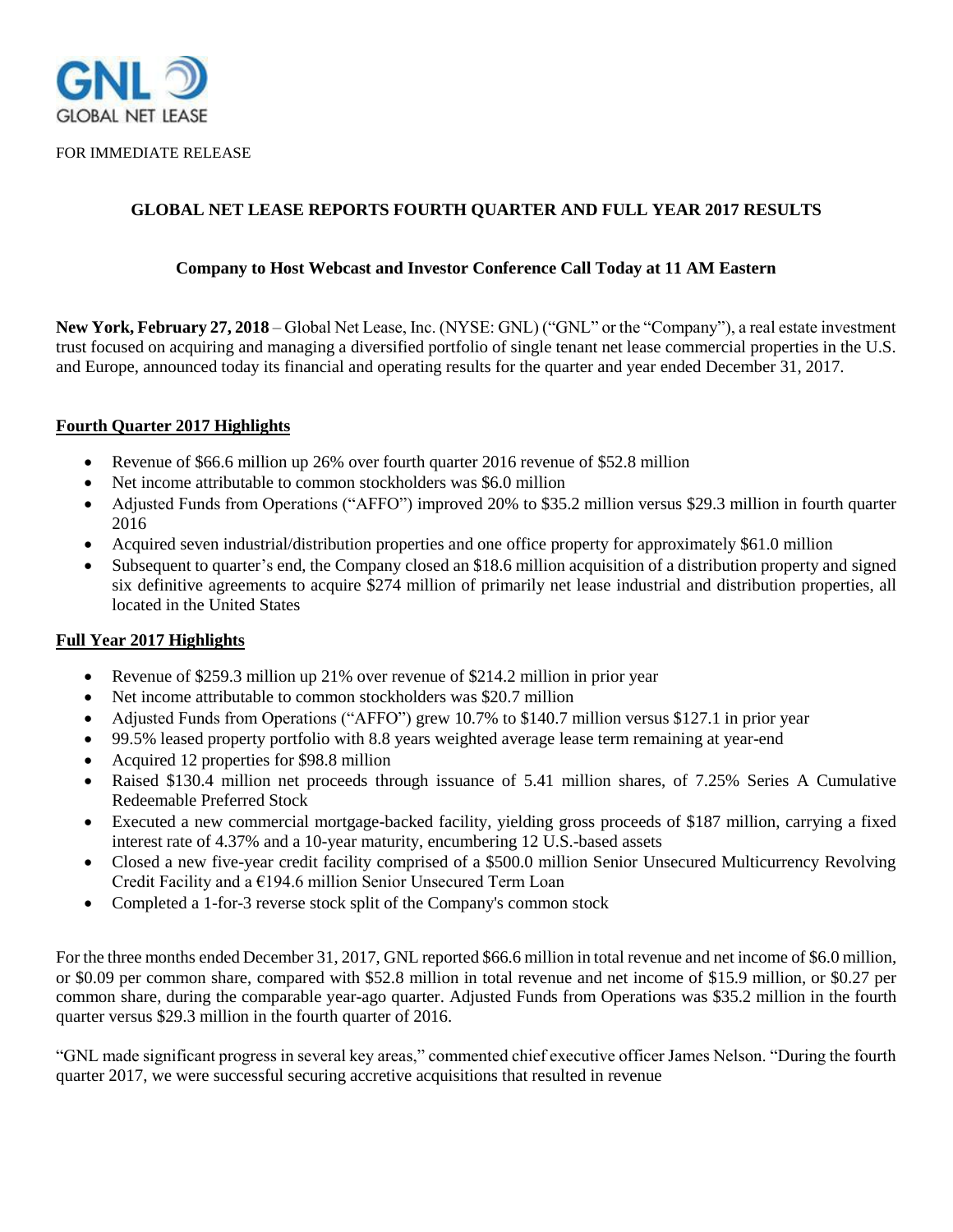

growth of 26% over the fourth quarter 2016. On a sequential basis, we increased our quarterly funds from operations and adjusted funds from operations as compared to the third quarter 2017.

"We're also proud that, in 2017, Global Net Lease demonstrated a clear ability to both access the capital markets on attractive terms through our \$130 million in aggregate preferred stock offerings and execute on our plans to transform the composition of the Company's portfolio by adding over \$98 million of net new assets. We also continued our disciplined hedging strategy of layering hedges against the British Pound and the Euro over upcoming quarters to manage our exposure to both currencies. These actions, coupled with our ability to close new loans and credit facilities, enhanced our liquidity and capital structure. We exited the year better positioned to build upon these efforts as we entered 2018."

Mr. Nelson concluded, "Looking forward, we project that, with new leadership, a stronger balance sheet and a great start to the year with pending and closed acquisitions of nearly \$300 million we have further scaled and diversified our portfolio in an accretive manner. Our focus will remain on increasing our industrial and distribution exposure in the U.S. while maintaining our strong presence in Europe as we build stronger cash flows in order to drive long-term value for our shareholders<sup>"</sup>

|                                                           | <b>Quarter Ended December 31,</b> |               |                    |      | <b>Year Ended December 31,</b> |  |         |  |  |  |
|-----------------------------------------------------------|-----------------------------------|---------------|--------------------|------|--------------------------------|--|---------|--|--|--|
| (In thousands, except per share data)                     | 2017                              |               | 2016               | 2017 |                                |  | 2016    |  |  |  |
| Revenue                                                   | \$<br>66,602                      | <sup>\$</sup> | 52,773 \$          |      | 259,295 \$                     |  | 214,174 |  |  |  |
| Net income attributable to common stockholders            | \$<br>5,998                       | - \$          | 15,946 \$          |      | 20,731 \$                      |  | 47,140  |  |  |  |
| Net income per common share                               | \$<br>0.09                        | - \$          | $0.27 \text{ }$ \$ |      | $0.30 \text{ }$ \$             |  | 0.82    |  |  |  |
| NAREIT defined FFO attributable to common<br>stockholders | \$<br>34,553                      | - \$          | 28,847 \$          |      | 132,612 \$                     |  | 129,085 |  |  |  |
| NAREIT defined FFO per common share                       | \$<br>$0.51 \quad$ \$             |               | 0.50 <sup>5</sup>  |      | 1.98 <sup>°</sup>              |  | 2.28    |  |  |  |
| Core FFO attributable to common stockholders              | \$<br>34,103 \$                   |               | $36,202$ \$        |      | 134,635 \$                     |  | 138,798 |  |  |  |
| Core FFO per common share                                 | \$<br>0.51                        | - \$          | $0.63 \text{ }$ \$ |      | $2.01 \text{ }$ \$             |  | 2.45    |  |  |  |
| AFFO attributable to common stockholders                  | \$<br>35,165                      | -S            | 29,272 \$          |      | 140,652 \$                     |  | 127,061 |  |  |  |

\*All per share data based on 67,286,822 and 66,877,620 weighted average shares outstanding for the three months and year ended December 31, 2017, respectively. Prior year per share data based on 57,781,196 and 56,720,448 weighted average shares outstanding for the three months and year ended December 31, 2016, respectively.

## **Property Portfolio**

The Company's portfolio as of December 31, 2017 consisted of 321 net lease properties located in seven countries and comprised 22.9 million rentable square feet leased to 100 tenants across 41 industries. The real estate portfolio metrics include:

- 99.5% leased with 8.8 years remaining weighted average remaining lease term at year-end
- 93% of portfolio annualized straight line rent with contractual rent increases
- 76% of portfolio annualized straight line rent derived from investment grade and implied investment grade rated tenants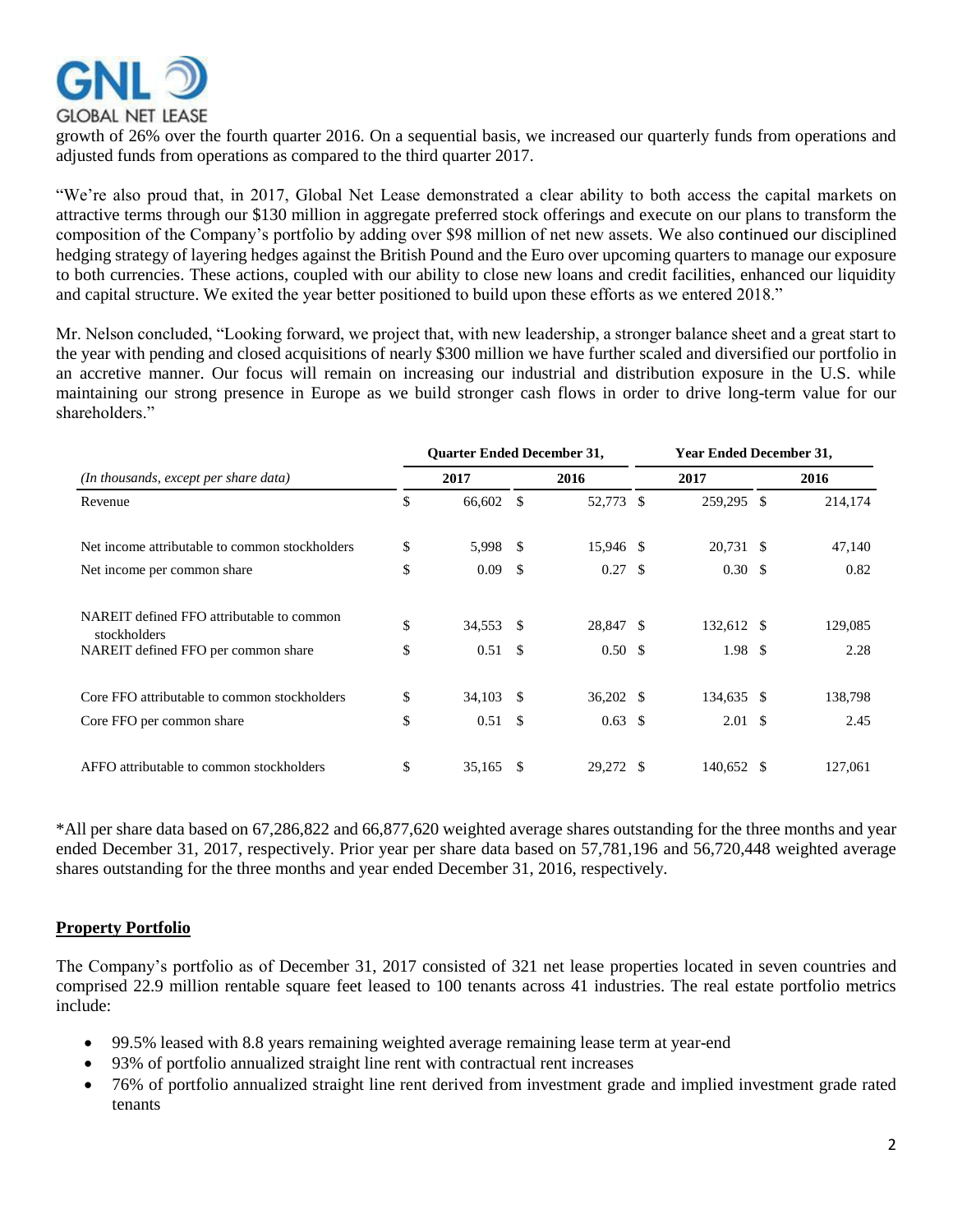

- Retail portfolio accounts for 9.6% of annualized straight line rent, with all retail tenants current
- 48.9% U.S. and 51.1% Europe (based on annualized straight line rent)
- 58.8% Office, 31.6% Industrial / Distribution and 9.6% Retail (based on an annualized straight-line rent)

#### **Capital Structure and Liquidity Resources**

The Company had \$102.4 million of cash and cash equivalents as of December 31, 2017. The Company's enterprise value as of December 31, 2017 was \$2.9 billion, that included net debt of \$1.45 billion, including \$992 million of outstanding mortgage debt and other debt of \$532 million.

As of December 31, 2017 the Company's total combined debt had a weighted average interest rate cost of 2.9%, consisting of approximately 86.9% fixed rate<sup> $(1)$ </sup> and 13.1% floating rate debt, resulting in an interest coverage ratio of 4.6 times.

On October 27, 2017, the Company entered into a loan agreement with Column Financial, Inc. and Citi Real Estate Funding Inc. The agreement provides for a \$187.0 million loan with a fixed interest rate of 4.37% and a 10-year maturity date of November 6, 2027. Proceeds were to be used to pay down approximately \$120 million outstanding under GNL's corporate credit facility, for general corporate purposes to maintain flexibility for making future acquisitions.

(1) Inclusive of floating rate debt with in place interest rate swaps allowing debt to effectively act as fixed.

#### **Subsequent Events**

Subsequent to the end of the fourth quarter 2017, the Company closed an \$18.6 million acquisition of a distribution property and signed six definitive agreements to acquire \$274 million of primarily investment grade net lease distribution/industrial properties in North America which comprise a total of 3.5 million square feet, leased to tenants such as Penske, Newell Rubbermaid and LSI Steel. Three of the properties represent 84% of the purchase price or \$229 million and 2.7 million square feet of the properties under definitive agreements. The transactions are expected to close in stages in the coming quarters and should be fully closed by October 2018.

### **Webcast and Conference Call**

GNL will host a webcast and conference call on February 27, 2018 at 11:00 a.m. ET to discuss its financial and operating results.

To listen to the live call, please go to GNL's "Investor Relations" section of the website at least 15 minutes prior to the start of the call to register and download any necessary audio software. For those who are not able to listen to the live broadcast, a replay will be available shortly after the call on the GNL website at www.globalnetlease.com.

Dial-in instructions for the conference call and the replay are outlined below. This conference call will also be broadcast live over the Internet and can be accessed by all interested parties through the GNL website, www.globalnetlease.com, in the "Investor Relations" section.

### **Conference Call Details**

Live Call Dial-In (Toll Free): 1-888-317-6003 International Dial-In: 1-412-317-6061 Canada Dial-In (Toll Free): 1-866-284-3684 Participant Elite Entry Number: 3415282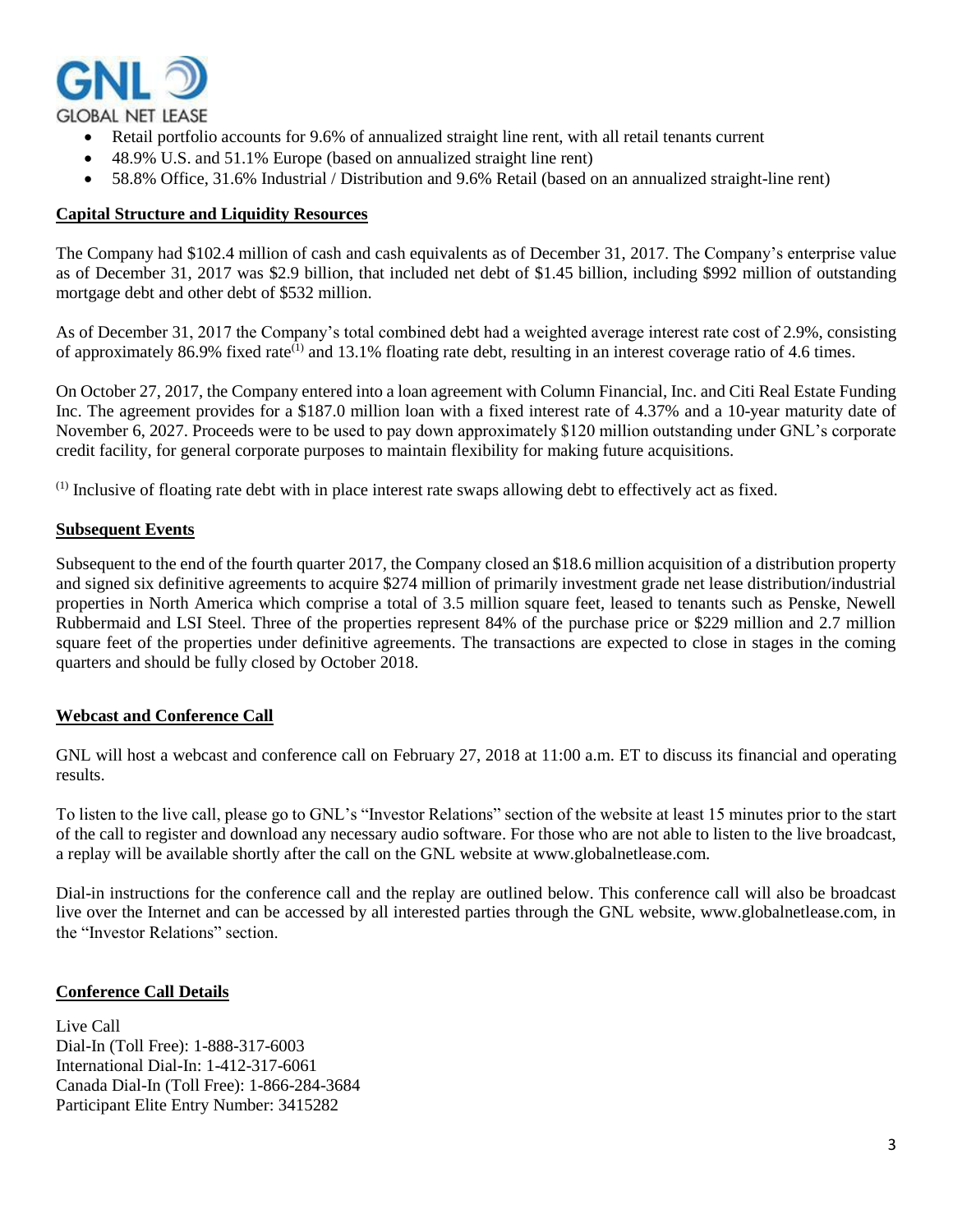

Conference Replay\* Domestic Dial-In (Toll Free): 1-877-344-7529 International Dial-In: 1-412-317-0088 Canada Dial-In (Toll Free): 1-855-669-9658 Conference Number: 10117057

\*Available one hour after the end of the conference call through May 27, 2018.

### **Supplemental Schedules**

The Company will file supplemental information packages with the Securities and Exchange Commission (the "SEC") to provide additional disclosure and financial information. Once posted, the supplemental package can be found under the "Presentations" tab in the Investor Relations section of GNL's website at www.globalnetlease.com and on the SEC website at www.sec.gov.

### **About Global Net Lease, Inc.**

Global Net Lease, Inc. (NYSE: GNL) is a publicly traded real estate investment trust listed on the NYSE focused on acquiring a diversified global portfolio of commercial properties, with an emphasis on sale-leaseback transactions involving single tenant, mission critical income producing net-leased assets across the United States, Western and Northern Europe. Additional information about GNL can be found on its website at www.globalnetlease.com.

### **Important Notice**

The statements in this press release that are not historical facts may be forward-looking statements. These forward-looking statements involve risks and uncertainties that could cause actual results or events to be materially different. Forwardlooking statements may include, but are not limited to, statements regarding stockholder liquidity and investment value and returns. The words "anticipates," "believes," "expects," "estimates," "projects," "plans," "intends," "may," "will," "would" and similar expressions are intended to identify forward-looking statements, although not all forward-looking statements contain these identifying words. Actual results may differ materially from those contemplated by such forward-looking statements, including those set forth in the Risk Factors section of GNL's Annual Reports on Form 10-K and Quarterly Reports on Form 10-Q filed with the Securities and Exchange Commission. Further, forward-looking statements speak only as of the date they are made, and GNL undertakes no obligation to update or revise any forwardlooking statement to reflect changed assumptions, the occurrence of unanticipated events or changes to future operating results, unless required to do so by law.

### **Contacts:**

Investors and Media: Email: investorrelations@globalnetlease.com Phone: (212) 415-6510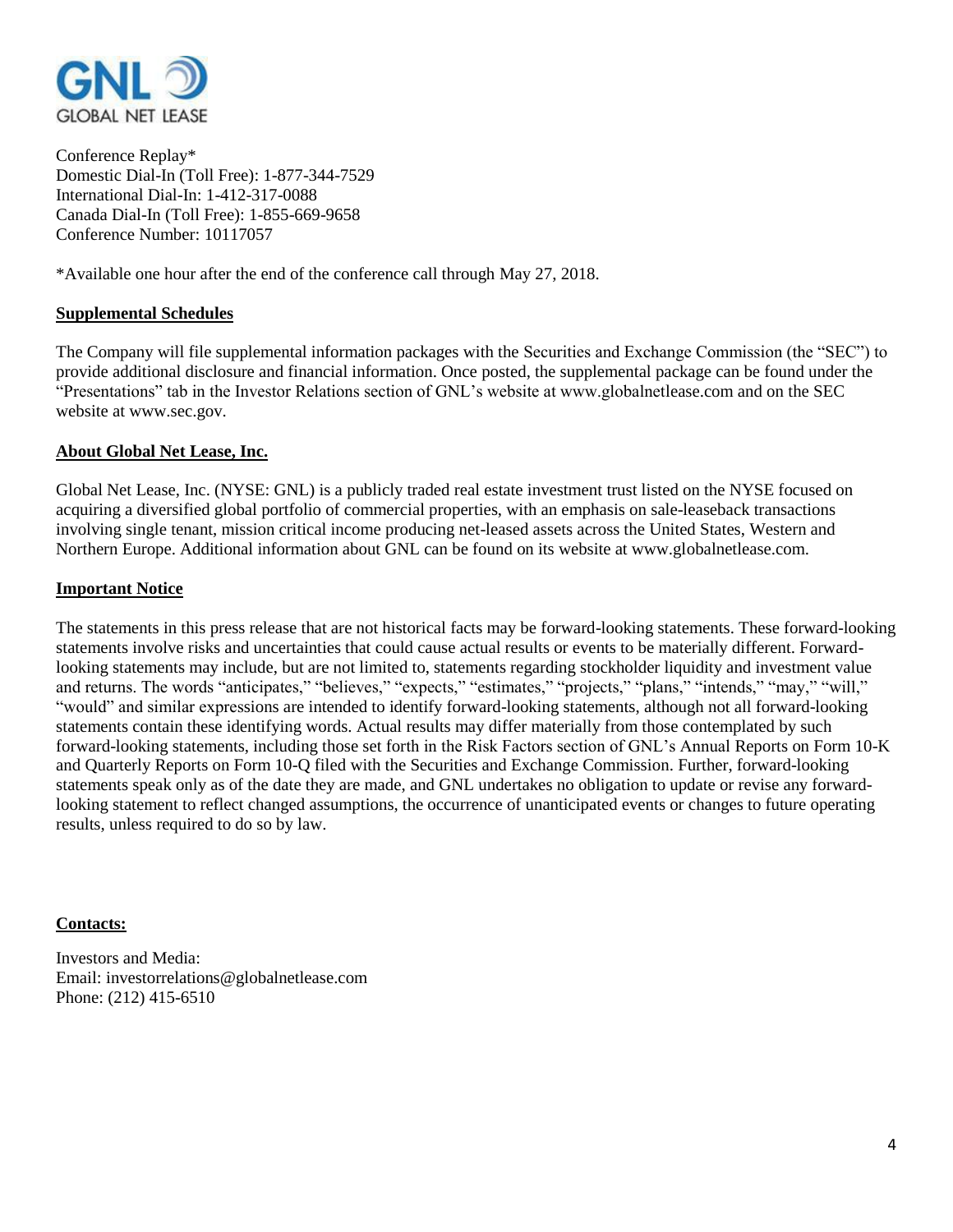

# **Global Net Lease, Inc. Consolidated Balance Sheets**

| (In thousands, except share and per share data)       | December 31, |                |    |            |  |  |  |
|-------------------------------------------------------|--------------|----------------|----|------------|--|--|--|
|                                                       |              | 2017           |    | 2016       |  |  |  |
|                                                       |              | (Unaudited)    |    |            |  |  |  |
| <b>ASSETS</b>                                         |              |                |    |            |  |  |  |
| Real estate investments, at cost:                     |              |                |    |            |  |  |  |
| Land                                                  | \$           | 402,318 \$     |    | 376,704    |  |  |  |
| Buildings, fixtures and improvements                  |              | 2,138,405      |    | 1,967,930  |  |  |  |
| Construction in progress                              |              | 2,328          |    |            |  |  |  |
| Acquired intangible lease assets                      |              | 629,626        |    | 587,061    |  |  |  |
| Total real estate investments, at cost                |              | 3,172,677      |    | 2,931,695  |  |  |  |
| Less accumulated depreciation and amortization        |              | (339, 931)     |    | (216, 055) |  |  |  |
| Total real estate investments, net                    |              | 2,832,746      |    | 2,715,640  |  |  |  |
| Cash and cash equivalents                             |              | 102,425        |    | 69,831     |  |  |  |
| Restricted cash                                       |              | 5,302          |    | 7,497      |  |  |  |
| Derivative assets, at fair value                      |              | 2,176          |    | 28,700     |  |  |  |
| Unbilled straight-line rent                           |              | 42,739         |    | 30,459     |  |  |  |
| Prepaid expenses and other assets                     |              | 22,617         |    | 17,577     |  |  |  |
| Related party notes receivable acquired in Merger     |              |                |    | 5,138      |  |  |  |
| Due from related parties                              |              | 16             |    | 16         |  |  |  |
| Deferred tax assets                                   |              | 1,029          |    | 1,586      |  |  |  |
| Goodwill and other intangible assets, net             |              | 22,771         |    | 13,931     |  |  |  |
| Deferred financing costs, net                         |              | 6,774          |    | 1,092      |  |  |  |
| <b>Total assets</b>                                   |              | 3,038,595      | S. | 2,891,467  |  |  |  |
| <b>LIABILITIES AND EQUITY</b>                         |              |                |    |            |  |  |  |
| Mortgage notes payable, net                           | \$           | 984,876 \$     |    | 747,381    |  |  |  |
| Revolving credit facilities                           |              | 298,909        |    | 616,614    |  |  |  |
| Term loan payable, net                                |              | 229,905        |    |            |  |  |  |
| Mezzanine facility, net                               |              |                |    | 55,383     |  |  |  |
| Acquired intangible lease liabilities, net            |              | 31,388         |    | 33,041     |  |  |  |
| Derivative liabilities, at fair value                 |              | 15,791         |    | 15,457     |  |  |  |
| Due to related parties                                |              | 829            |    | 2,162      |  |  |  |
| Accounts payable and accrued expenses                 |              | 23,227         |    | 22,861     |  |  |  |
| Prepaid rent                                          |              | 18,535         |    | 18,429     |  |  |  |
| Deferred tax liability                                |              | 15,861         |    | 15,065     |  |  |  |
| Taxes payable                                         |              | 2,475          |    | 9,059      |  |  |  |
| Dividends payable                                     |              | 2,556          |    | 34         |  |  |  |
| <b>Total liabilities</b>                              |              | 1,624,352      |    | 1,535,486  |  |  |  |
| Commitments and contingencies                         |              |                |    |            |  |  |  |
| Equity:                                               |              |                |    |            |  |  |  |
| Preferred stock                                       |              |                |    |            |  |  |  |
| 7.25% Series A cumulative redeemable preferred shares |              | 54             |    |            |  |  |  |
| Common stock                                          |              | 2,003          |    | 1,990      |  |  |  |
| Additional paid-in capital                            |              | 1,860,058      |    | 1,708,541  |  |  |  |
| Accumulated other comprehensive income (loss)         |              | 19,447         |    | (16, 695)  |  |  |  |
| Accumulated deficit                                   |              | (468, 396)     |    | (346, 058) |  |  |  |
| <b>Total stockholders' equity</b>                     |              | 1,413,166      |    | 1,347,778  |  |  |  |
| Non-controlling interest                              |              | 1,077          |    | 8,203      |  |  |  |
| <b>Total equity</b>                                   |              | 1,414,243      |    | 1,355,981  |  |  |  |
| <b>Total liabilities and equity</b>                   | \$           | $3,038,595$ \$ |    | 2,891,467  |  |  |  |
|                                                       |              |                |    |            |  |  |  |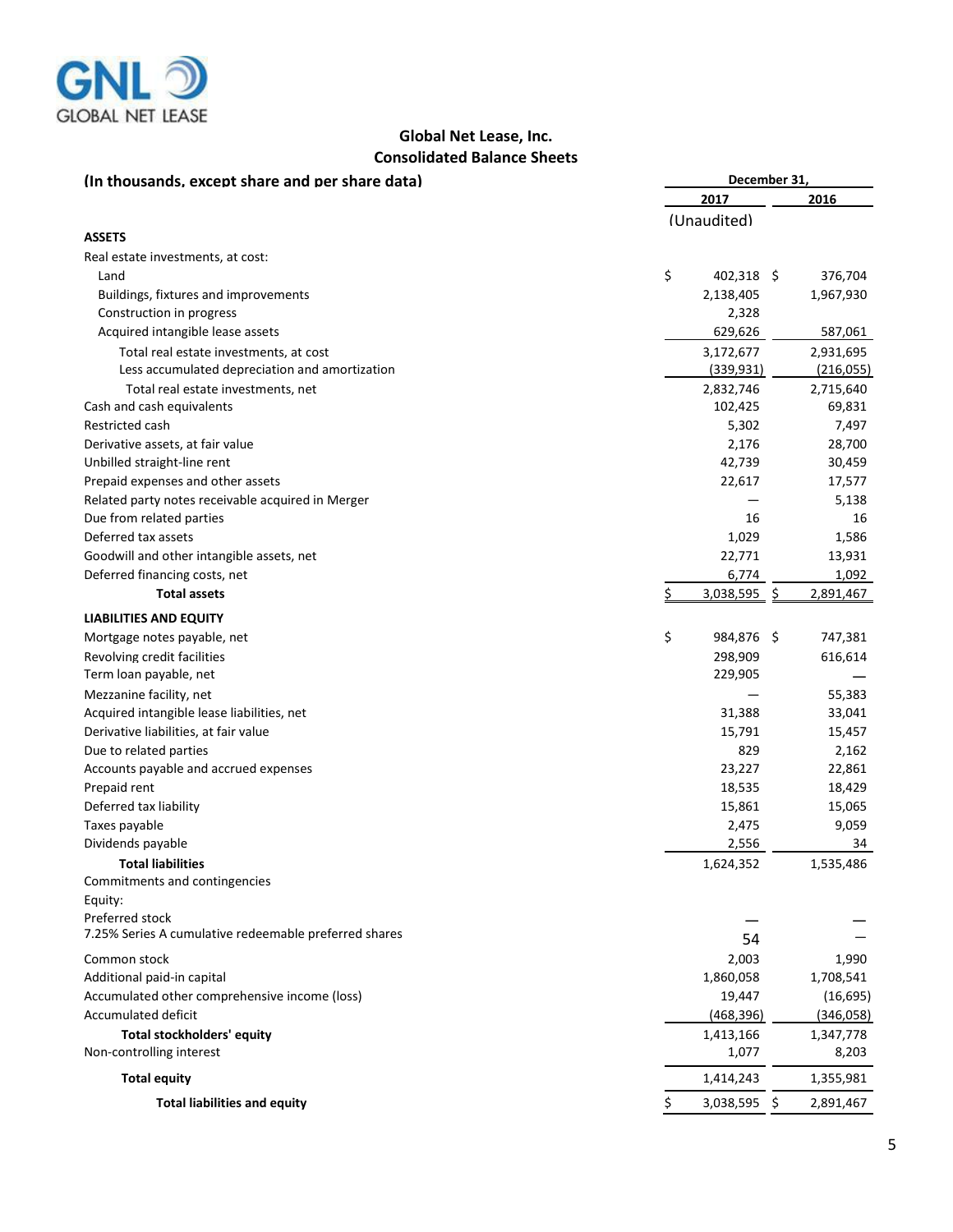

# **Global Net Lease, Inc. Consolidated Statements of Operations (In thousands, except share and per share data)**

|                                                                                  | <b>Three Months Ended</b> |                      |                       |             |  | <b>Year Ended</b>    |                      |                  |  |                      |  |
|----------------------------------------------------------------------------------|---------------------------|----------------------|-----------------------|-------------|--|----------------------|----------------------|------------------|--|----------------------|--|
|                                                                                  |                           | December 31,<br>2017 | September 30,<br>2017 |             |  | December 31,<br>2016 | December 31,<br>2017 |                  |  | December 31,<br>2016 |  |
|                                                                                  |                           | (Unaudited)          | (Unaudited)           |             |  | (Unaudited)          | (Unaudited)          |                  |  |                      |  |
| <b>Revenues:</b>                                                                 |                           |                      |                       |             |  |                      |                      |                  |  |                      |  |
| Rental income                                                                    | \$                        | 62,556 \$            |                       | $61,270$ \$ |  | 50,046               | \$                   | 242,532 \$       |  | 204,049              |  |
| Operating expense reimbursements                                                 |                           | 4,046                |                       | 3,600       |  | 2,727                |                      | 16,763           |  | 10,125               |  |
| <b>Total revenues</b>                                                            |                           | 66,602               |                       | 64,870      |  | 52,773               |                      | 259,295          |  | 214,174              |  |
| <b>Expenses:</b>                                                                 |                           |                      |                       |             |  |                      |                      |                  |  |                      |  |
| Property operating                                                               |                           | 6,849                |                       | 7,202       |  | 5,648                |                      | 28,857           |  | 19,038               |  |
| Fire loss                                                                        |                           | (150)                |                       | (305)       |  |                      |                      | 45               |  |                      |  |
| Operating fees to related parties                                                |                           | 6,624                |                       | 6,390       |  | 5,113                |                      | 24,457           |  | 19,751               |  |
| Acquisition and transaction related                                              |                           | (301)                |                       | 1,141       |  | 7,415                |                      | 1,979            |  | 9,792                |  |
| General and administrative                                                       |                           | 2,357                |                       | 2,468       |  | 1,810                |                      | 8,648            |  | 7,108                |  |
| Equity based compensation                                                        |                           | (1, 177)             |                       | (391)       |  | 1,341                |                      | (3,787)          |  | 3,748                |  |
| Depreciation and amortization                                                    |                           | 28,558               |                       | 29,879      |  | 23,405               |                      | 113,048          |  | 94,455               |  |
| Total expenses                                                                   |                           | 42,760               |                       | 46,384      |  | 44,732               |                      | 173,247          |  | 153,892              |  |
| Operating income                                                                 |                           | 23,842               |                       | 18,486      |  | 8,041                |                      | 86,048           |  | 60,282               |  |
| Other income (expense):                                                          |                           |                      |                       |             |  |                      |                      |                  |  |                      |  |
| Interest expense                                                                 |                           | (12, 806)            |                       | (12, 479)   |  | (9,004)              |                      | (48, 450)        |  | (39, 121)            |  |
| Gains on dispositions of real estate                                             |                           |                      |                       |             |  |                      |                      |                  |  |                      |  |
| investments                                                                      |                           |                      |                       | 275         |  | 12,021               |                      | 1,089            |  | 13,341               |  |
| (Losses) gains on derivative instruments                                         |                           | (1,719)              |                       | (3, 125)    |  | 3,512                |                      | (8, 304)         |  | 7,368                |  |
| Unrealized gains (losses) on undesignated<br>foreign currency advances and other |                           |                      |                       |             |  |                      |                      |                  |  |                      |  |
| hedge ineffectiveness                                                            |                           | 86                   |                       | 88          |  | 4,496                |                      | (3,679)          |  | 10,109               |  |
| Other income (expense)                                                           |                           | 10                   |                       | 2           |  | (1)                  |                      | 22               |  | 20                   |  |
| Total other (expense) income, net                                                |                           | (14, 429)            |                       | (15, 239)   |  | 11,024               |                      | (59, 322)        |  | (8, 283)             |  |
| Net income before income taxes                                                   |                           | 9,413                |                       | 3,247       |  | 19,065               |                      | 26,726           |  | 51,999               |  |
| Income tax expense                                                               |                           | (964)                |                       | (760)       |  | (2,994)              |                      | (3, 140)         |  | (4, 422)             |  |
| Net income<br>Net income attributable to non-                                    |                           | 8,449                |                       | 2,487       |  | 16,071               |                      | 23,586           |  | 47,577               |  |
| controlling interest                                                             |                           |                      |                       |             |  | (125)                |                      | (21)             |  | (437)                |  |
| Preferred stock dividends                                                        |                           | (2, 451)             |                       | (383)       |  |                      |                      | (2,834)          |  |                      |  |
| Net income attributable to common                                                |                           |                      |                       |             |  |                      |                      |                  |  |                      |  |
| stockholders                                                                     | \$                        | 5,998 \$             |                       | $2,104$ \$  |  | 15,946               | \$                   | 20,731 \$        |  | 47,140               |  |
| <b>Basic and Diluted Earnings Per Share:</b>                                     |                           |                      |                       |             |  |                      |                      |                  |  |                      |  |
| Basic and diluted net loss per share                                             |                           |                      |                       |             |  |                      |                      |                  |  |                      |  |
| attributable to common stockholders                                              | -\$                       | $0.09$ \$            |                       | $0.03$ \$   |  | 0.27                 | \$                   | $0.30 \; \simeq$ |  | 0.82                 |  |
| Basic and diluted weighted average<br>shares outstanding                         |                           | 67,287               |                       | 67,287      |  | 57,781               |                      | 66,878           |  | 56,720               |  |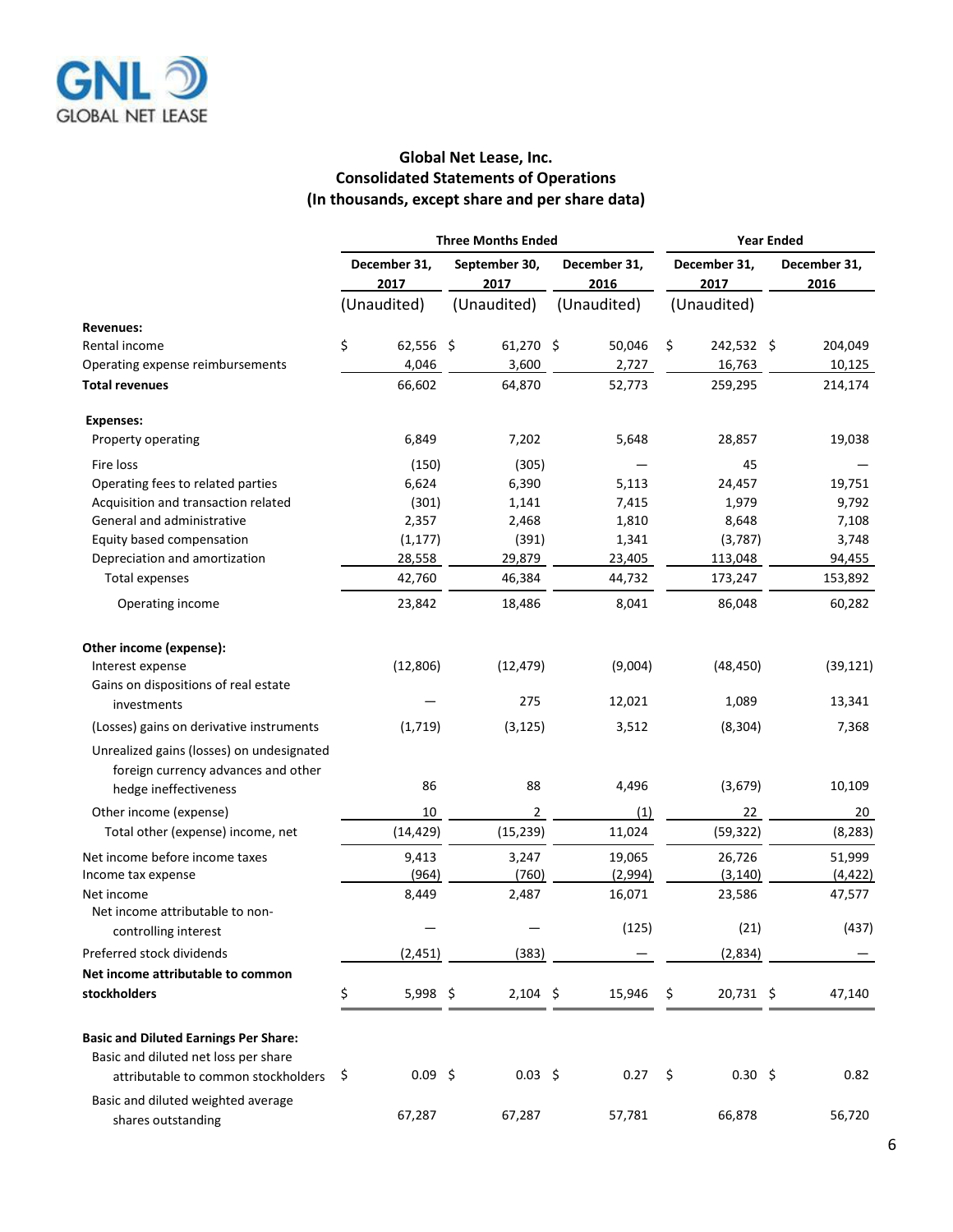

# **Global Net Lease, Inc. Quarterly Reconciliation of Non-GAAP Measures (Unaudited) (In thousands)**

|                                                          |           | <b>Three Months Ended</b> |                         |                       |                             |                      |  |  |  |  |  |
|----------------------------------------------------------|-----------|---------------------------|-------------------------|-----------------------|-----------------------------|----------------------|--|--|--|--|--|
|                                                          |           | March 31,<br>2017         | <b>June 30,</b><br>2017 | September<br>30, 2017 | <b>December</b><br>31, 2017 | December 31,<br>2017 |  |  |  |  |  |
| <b>Adjusted EBITDA</b>                                   |           |                           |                         |                       |                             |                      |  |  |  |  |  |
| Net income                                               | \$        | $7,450$ \$                | $5,200$ \$              | $2,487$ \$            | 8,449 \$                    | 23,586               |  |  |  |  |  |
| Depreciation and                                         |           |                           |                         |                       |                             |                      |  |  |  |  |  |
| amortization                                             |           | 27,114                    | 27,497                  | 29,879                | 28,558                      | 113,048              |  |  |  |  |  |
| Interest expense                                         |           | 11,531                    | 11,634                  | 12,479                | 12,806                      | 48,450               |  |  |  |  |  |
| Income tax expense                                       |           | 906                       | 510                     | 760                   | 964                         | 3,140                |  |  |  |  |  |
| Equity based compensation                                |           | 16                        | (2, 235)                | (391)                 | (1, 177)                    | (3,787)              |  |  |  |  |  |
| Acquisition and transaction<br>related                   |           | 696                       | 443                     | 1,141                 | (301)                       | 1,979                |  |  |  |  |  |
| (Gain) loss on disposition of<br>real estate investments |           | (957)                     | 143                     | (275)                 |                             | (1,089)              |  |  |  |  |  |
| Fire loss (recovery)                                     |           |                           | 500                     | (305)                 | (150)                       | 45                   |  |  |  |  |  |
| Losses on derivative                                     |           | 470                       | 2,990                   | 3,125                 | 1,719                       | 8,304                |  |  |  |  |  |
| Unrealized losses (gains) on<br>undesignated foreign     |           |                           |                         |                       |                             |                      |  |  |  |  |  |
| currency advances and                                    |           | 882                       | 2,971                   | (88)                  | (86)                        | 3,679                |  |  |  |  |  |
| Other income                                             |           | (8)                       | (3)                     | (2)                   | (10)                        | (22)                 |  |  |  |  |  |
| <b>Adjusted EBITDA</b>                                   |           | 48,100                    | 49,650                  | 48,810                | 50,772                      | 197,333              |  |  |  |  |  |
| <b>Net operating income (NOI)</b>                        |           |                           |                         |                       |                             |                      |  |  |  |  |  |
| Operating fees to related                                |           | 5,730                     | 5,713                   | 6,390                 | 6,624                       | 24,457               |  |  |  |  |  |
| General and administrative                               |           | 1,770                     | 2,053                   | 2,468                 | 2,357                       | 8,648                |  |  |  |  |  |
| <b>NOI</b>                                               | <u>\$</u> | $55,600$ \$               | 57,416                  | 57,668 \$<br>\$       | $59,753$ \$                 | 230,438              |  |  |  |  |  |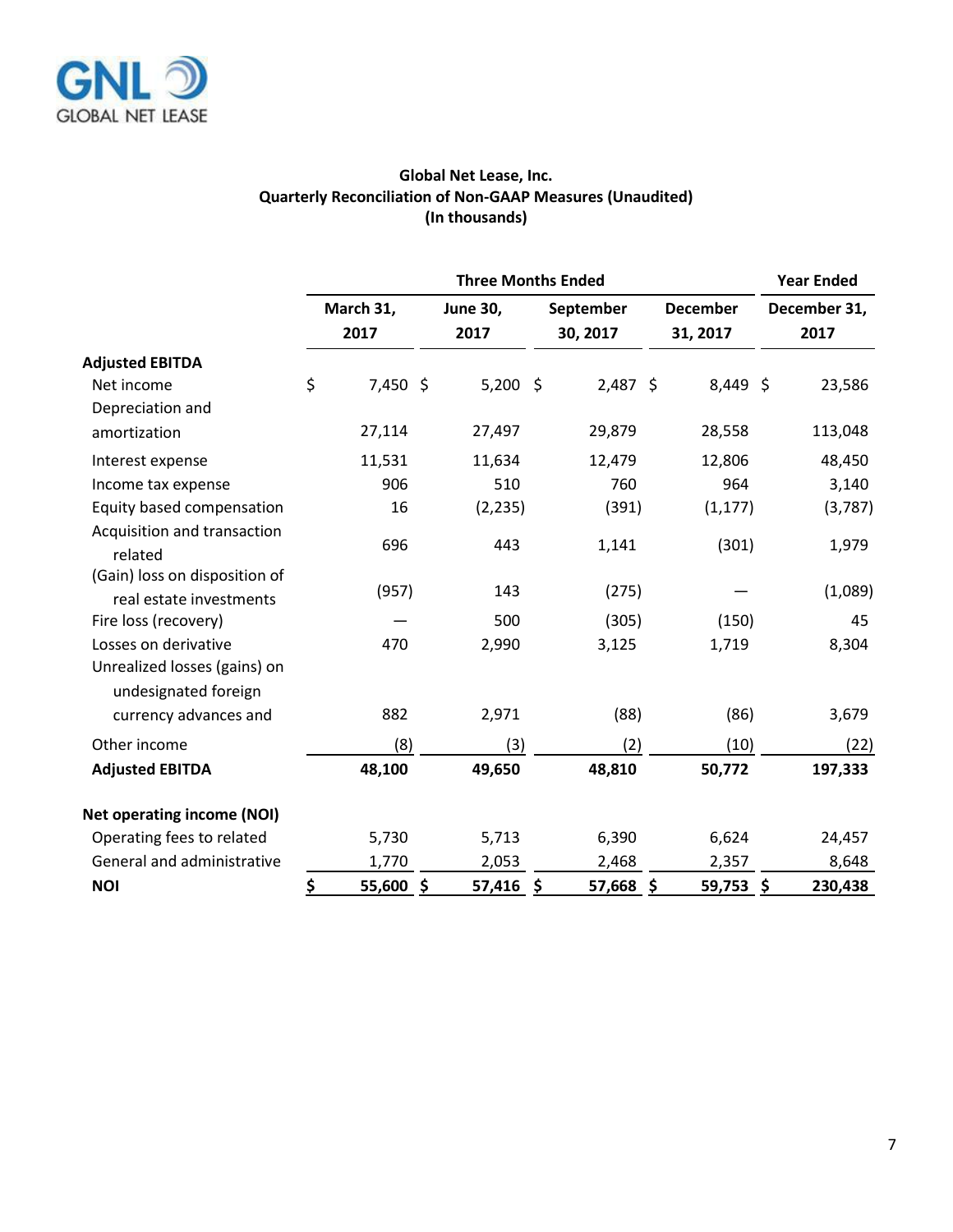

### **Global Net Lease, Inc. Quarterly Reconciliation of Non-GAAP Measures (Unaudited) (In thousands)**

|                                                                                                           | <b>Three Months Ended</b> |                   |               |     |                       |            |                      | <b>Year Ended</b> |                      |           |
|-----------------------------------------------------------------------------------------------------------|---------------------------|-------------------|---------------|-----|-----------------------|------------|----------------------|-------------------|----------------------|-----------|
|                                                                                                           |                           | March 31,<br>2017 | June 30, 2017 |     | September 30,<br>2017 |            | December 31,<br>2017 |                   | December 31,<br>2017 |           |
| Net income attributable to stockholders (in<br>accordance with GAAP) [1]                                  | \$                        | $7.429$ \$        | $5,200$ \$    |     |                       | $2,104$ \$ |                      | 5,998             | Ś                    | 20,731    |
| Depreciation and amortization                                                                             |                           | 27,114            | 27,497        |     |                       | 29,879     |                      | 28,558            |                      | 113,048   |
| Gains on dispositions of real estate investments                                                          |                           | (957)             | 143           |     |                       | (275)      |                      |                   |                      | (1,089)   |
| Proportionate share of adjustments for non-<br>controlling interest to arrive at FFO                      |                           | (71)              |               | (4) |                       |            |                      | (3)               |                      | (78)      |
| FFO (defined by NAREIT)                                                                                   |                           | 33,515            | 32,836        |     |                       | 31,708     |                      | 34,553            |                      | 132,612   |
| Acquisition and transaction fees [2]                                                                      |                           | 696               |               | 443 |                       | 1,141      |                      | (301)             |                      | 1,979     |
| Fire loss (recovery) [3]                                                                                  |                           |                   |               | 500 |                       | (305)      |                      | (150)             |                      | 45        |
| Proportionate share of adjustments for non-<br>controlling interest to arrive at Core FFO                 |                           | (2)               |               |     |                       |            |                      | 1                 |                      | (1)       |
| Core FFO attributable to common stockholders                                                              |                           | 34,209            | 33,779        |     |                       | 32,544     |                      | 34,103            |                      | 134,635   |
| Non-cash equity based compensation                                                                        |                           | 16                | (2, 235)      |     |                       | (391)      |                      | (1, 177)          |                      | (3,787)   |
| Non-cash portion of interest expense                                                                      |                           | 880               |               | 943 |                       | 1,198      |                      | 1,399             |                      | 4,420     |
| Amortization of above- and below-market leases<br>and ground lease assets and liabilities, net            |                           | 404               |               | 504 |                       | 489        |                      | 533               |                      | 1,930     |
| Straight-line rent                                                                                        |                           | (3,878)           | (3,039)       |     |                       | (2,070)    |                      | (1,550)           |                      | (10, 537) |
| Unrealized losses (gains) on undesignated<br>foreign currency advances and other hedge<br>ineffectiveness |                           | 882               | 2,971         |     |                       | (88)       |                      | (86)              |                      | 3,679     |
| Eliminate unrealized losses on foreign currency<br>transactions <sup>[4]</sup>                            |                           | 1,792             | 3,111         |     |                       | 3,598      |                      | 1,681             |                      | 10,182    |
| Amortization of mortgage (discount) premium,<br>net and mezzanine discount                                |                           | 153               |               | 151 |                       | 261        |                      | 262               |                      | 827       |
| Deferred tax benefit                                                                                      |                           |                   |               |     |                       | (693)      |                      |                   |                      | (693)     |
| Proportionate share of adjustments for non-<br>controlling interest to arrive at AFFO                     |                           | (1)               |               | (3) |                       |            |                      |                   |                      | (4)       |
| Adjusted funds from operations (AFFO)<br>attributable to common stockholders                              | \$                        | 34,457\$          | 36,182 \$     |     |                       | 34,848 \$  |                      | 35,165            | \$                   | 140,652   |
|                                                                                                           |                           |                   |               |     |                       |            |                      |                   |                      |           |

### **Footnotes:**

[1] Includes an out-of-period adjustment of \$0.5 million during the three months ended June 30, 2017 for additional rental income and unbilled straight-line rent.

[2] Includes merger related, and other costs, as applicable.

[3] (Recovery)/loss arising from clean-up costs related to a fire sustained at one of our office properties.

[4] For AFFO purposes, we add back unrealized losses (gains). For the three months ended December 31, 2017, losses on derivative instruments were \$1.7 million which were comprised of unrealized losses of \$1.7 million and realized losses of \$38 thousand. For the three months ended September 30, 2017, losses on derivative instruments were \$3.0 million, which were comprised of unrealized losses of \$3.1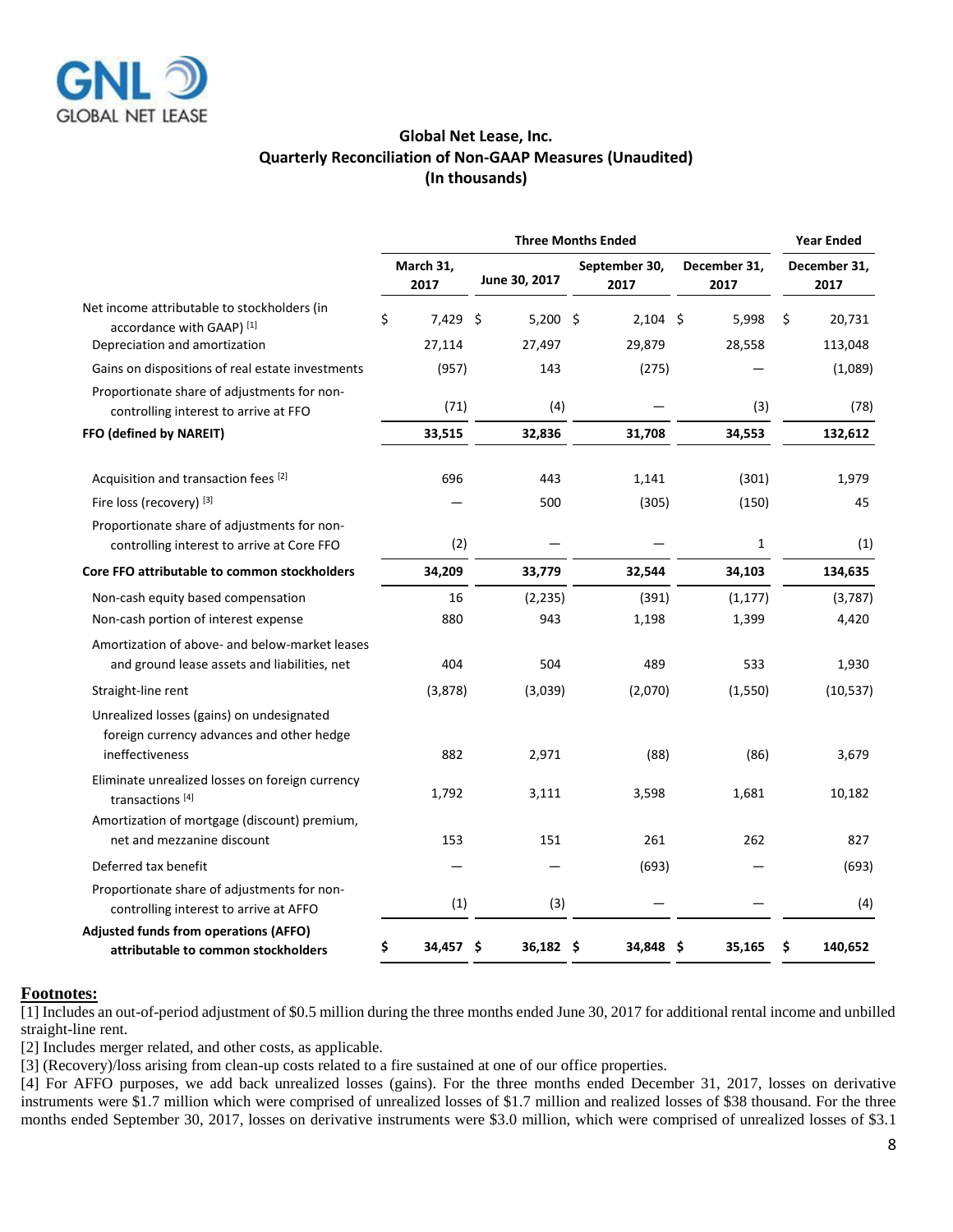

million offset by net realized gains of \$0.5 million. For the three months ended June 30, 2017, losses on derivative instruments were \$3.0 million, which were comprised of unrealized losses of \$3.1 million, offset by realized gains of \$0.1 million. For the three months ended March 31, 2017, losses on derivative instruments were \$0.5 million, which were compromised of unrealized losses of \$1.8 million offset by realized gains of \$1.3 million.

### **Funds from Operations, Core Funds from Operations and Adjusted Funds from Operations**

### *Funds From Operations*

Due to certain unique operating characteristics of real estate companies, as discussed below, the National Association of Real Estate Investment Trusts ("NAREIT"), an industry trade group, has promulgated a measure known as Funds from Operations ("FFO"), which we believe to be an appropriate supplemental measure to reflect the operating performance of a REIT. FFO is not equivalent to net income or loss as determined under GAAP.

We define FFO, a non-GAAP measure, consistent with the standards established by the White Paper on FFO approved by the Board of Governors of NAREIT, as revised in February 2004 (the "White Paper"). The White Paper defines FFO as net income or loss computed in accordance with GAAP, excluding gains or losses from sales of property but including asset impairment write-downs, plus depreciation and amortization, and after adjustments for unconsolidated partnerships and joint ventures. Adjustments for unconsolidated partnerships and joint ventures are calculated to reflect FFO. Our FFO calculation complies with NAREIT's definition.

The historical accounting convention used for real estate assets requires straight-line depreciation of buildings and improvements, and straight-line amortization of intangibles, which implies that the value of a real estate asset diminishes predictably over time, especially if not adequately maintained or repaired and renovated as required by relevant circumstances or as requested or required by lessees for operational purposes in order to maintain the value disclosed. We believe that, because real estate values historically rise and fall with market conditions, including inflation, interest rates, unemployment and consumer spending, presentations of operating results for a REIT using historical accounting for depreciation and certain other items may be less informative. Historical accounting for real estate involves the use of GAAP. Any other method of accounting for real estate such as the fair value method cannot be construed to be any more accurate or relevant than the comparable methodologies of real estate valuation found in GAAP. Nevertheless, we believe that the use of FFO, which excludes the impact of real estate related depreciation and amortization, among other things, provides a more complete understanding of our performance to investors and to management, and when compared year over year, reflects the impact on our operations from trends in occupancy rates, rental rates, operating costs, general and administrative expenses, and interest costs, which may not be immediately apparent from net income.

### *Core Funds From Operations*

Core funds from operations ("Core FFO") is FFO, excluding acquisition and transaction related costs as well as certain other costs that are considered to be non-core, such as fire loss and other costs related to damages at our properties. The purchase of properties, and the corresponding expenses associated with that process, is a key operational feature of our business plan to generate operational income and cash flows in order to make dividend payments to stockholders. In evaluating investments in real estate, we differentiate the costs to acquire the investment from the operations derived from the investment. By excluding expensed acquisition and transaction related costs as well as non-core costs, we believe Core FFO provides useful supplemental information that is comparable for each type of real estate investment and is consistent with management's analysis of the investing and operating performance of our properties.

### *Adjusted Funds From Operations*

In calculating adjusted funds from operations ("AFFO"), we exclude certain income or expense items from AFFO that we consider more reflective of investing activities, other non-cash income and expense items and the income and expense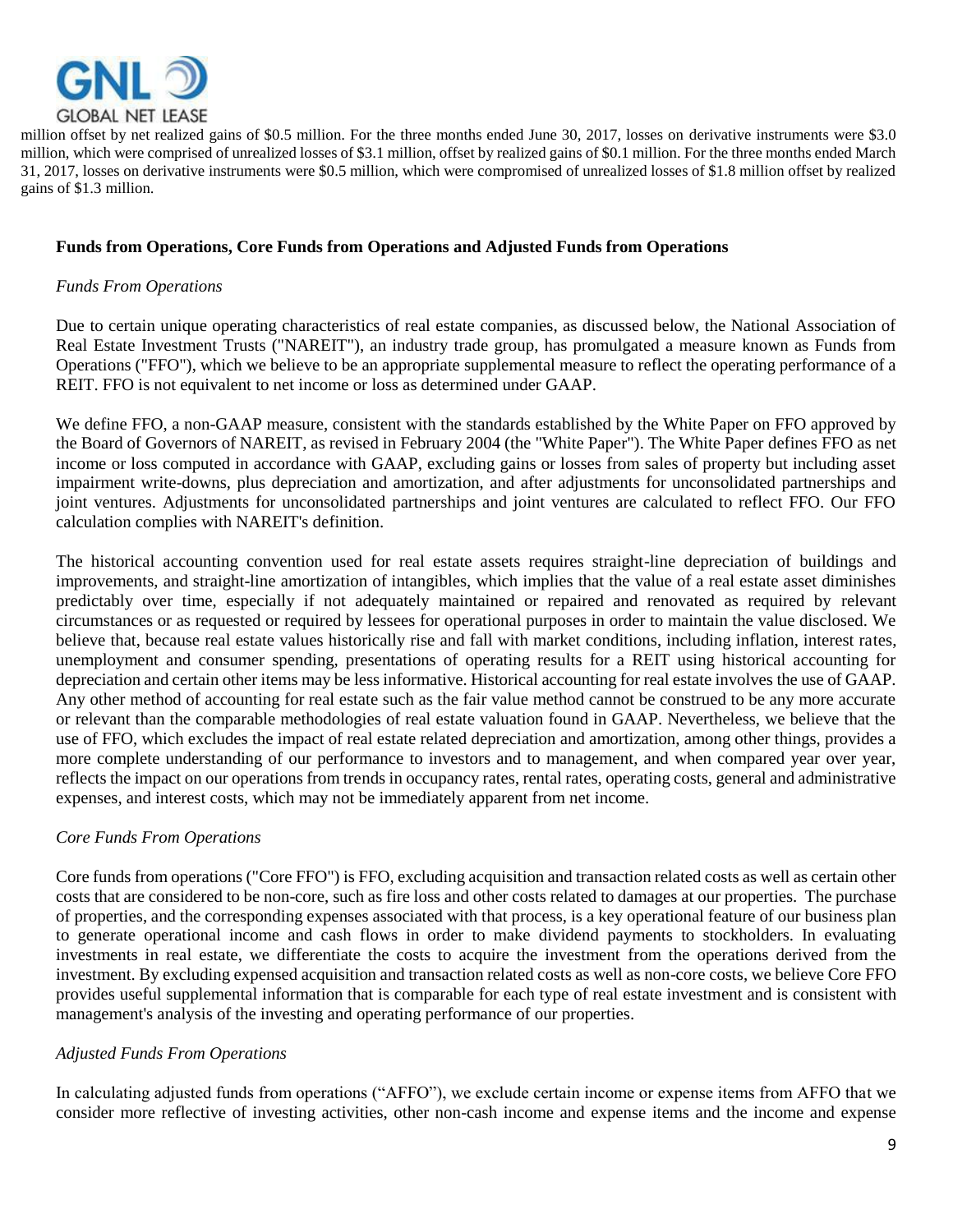

effects of other activities that are not a fundamental attribute of our business plan. These items include early extinguishment of debt and unrealized gains and losses, which may not ultimately be realized, such as gains or losses on derivative instruments , gains and losses on foreign currency transactions, and gains and losses on investments. In addition, by excluding non-cash income and expense items such as amortization of above-market and below-market leases intangibles, amortization of deferred financing costs, straight-line rent and equity-based compensation from AFFO, we believe we provide useful information regarding income and expense items which have a direct impact on our ongoing operating performance. We also include the realized gains or losses on foreign currency exchange contracts for AFFO as such items are part of our ongoing operations and affect the current operating performance of the Company. By providing AFFO, we believe we are presenting useful information that can be used to better assess the sustainability of our ongoing operating performance without the impacts of transactions that are not related to the ongoing profitability of our portfolio of properties. We also believe that AFFO is a recognized measure of sustainable operating performance by the REIT industry. Further, we believe AFFO is useful in comparing the sustainability of our operating performance with the sustainability of the operating performance of other real estate companies.

In calculating AFFO, we exclude certain expenses which under GAAP are characterized as operating expenses in determining operating net income. All paid and accrued merger, acquisition and transaction related fees and certain other expenses negatively impact our operating performance during the period in which expenses are incurred or properties are acquired will also have negative effects on returns to investors, but are not reflective of our on-going performance. AFFO that excludes such costs and expenses would only be comparable to companies that did not have such activities. Further, under GAAP, certain contemplated non-cash fair value and other non-cash adjustments are considered operating non-cash adjustments to net income. In addition, as discussed above, we view gains and losses from fair value adjustments as items which are unrealized and may not ultimately be realized and not reflective of ongoing operations and are therefore typically adjusted for when assessing operating performance. Excluding income and expense items detailed above from our calculation of AFFO provides information consistent with management's analysis of the operating performance of the Company. Additionally, fair value adjustments, which are based on the impact of current market fluctuations and underlying assessments of general market conditions, but can also result from operational factors such as rental and occupancy rates, may not be directly related or attributable to our current operating performance. By excluding such changes that may reflect anticipated and unrealized gains or losses, we believe AFFO provides useful supplemental information.

## *Caution on Use of Non-GAAP Measures*

FFO, Core FFO, and AFFO should not be construed to be more relevant or accurate than the current GAAP methodology in calculating net income or in its applicability in evaluating our operating performance. The method utilized to evaluate the value and performance of real estate under GAAP should be construed as a more relevant measure of operational performance and considered more prominently than the non-GAAP FFO, Core FFO and AFFO measures and the adjustments to GAAP in calculating FFO, Core FFO and AFFO. Other REITs may not define FFO in accordance with the current NAREIT definition (as we do) or may interpret the current NAREIT definition differently than we do or calculate Core FFO or AFFO differently than we do. Consequently, our presentation of FFO, Core FFO and AFFO may not be comparable to other similarly titled measures presented by other REITs.

We consider FFO, Core FFO and AFFO useful indicators of our performance. Because FFO calculations exclude such factors as depreciation and amortization of real estate assets and gains or losses from sales of operating real estate assets (which can vary among owners of identical assets in similar conditions based on historical cost accounting and useful-life estimates), FFO facilitates comparisons of operating performance between periods and between other REITs in our peer group.

As a result, we believe that the use of FFO, Core FFO and AFFO, together with the required GAAP presentations, provide a more complete understanding of our performance including relative to our peers and a more informed and appropriate basis on which to make decisions involving operating, financing, and investing activities. However, FFO, Core FFO and AFFO are not indicative of cash available to fund ongoing cash needs, including the ability to make cash distributions. Investors are cautioned that FFO, Core FFO and AFFO should only be used to assess the sustainability of our operating